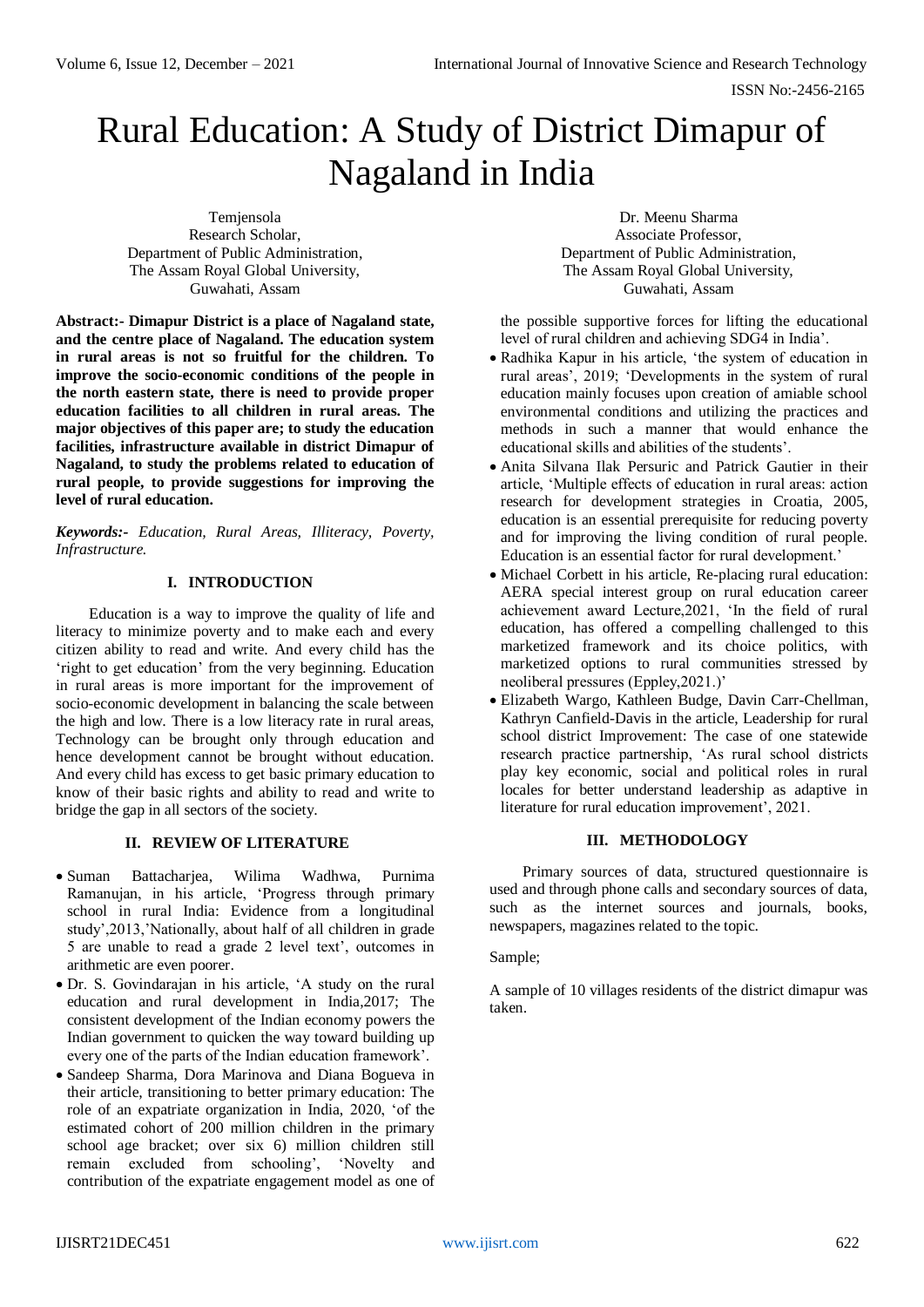ISSN No:-2456-2165

#### **IV. ANALYSIS**

| Gender of the respondents              | No of               | Percentage     |
|----------------------------------------|---------------------|----------------|
|                                        | respondents         |                |
| Male                                   | 36                  | 36.0%          |
| Female                                 | 64                  | 64.0%          |
| In which school your                   | No of               | Percentage     |
| children are studying?                 | respondents         |                |
| Govt school Duncan                     | 6                   | 6.0%           |
| Govt school Darogapathar               | $\overline{2}$      | 2.0%           |
| Govt school Purana bazar               | $\overline{3}$      | 3.0%           |
| Govt school Burma camp                 | $\overline{6}$      | 6.0%           |
| Govt school Aoyimti                    | $\overline{5}$<br>7 | 5.0%           |
| Govt school<br>Chumukedima             |                     | 7.0%           |
| Govt school Diphupar                   | 6                   | 6.0%           |
| Govt school Naharbari                  | $\overline{5}$      | 5.0%           |
| Govt school Nagarjan                   | $\overline{4}$      | 4.0%           |
| Govt school Lengrijan                  | 8                   | 8.0%           |
| Govt school Kushiabill                 | $\overline{5}$      | 5.0%           |
| Govt school Thahekhu                   | 12                  | 12.0%          |
| Govt school Thiluxi                    | 10                  | 10.0%          |
| Govt school Sovima                     | 8                   | 8.0%           |
| Govt school Indisen                    | 8                   | 8.0%           |
| Govt school Notun Bosti                | 5                   | 5.0%           |
| Are you satisfied with the             | No of               | Percentage     |
| educational facilities                 | respondents         |                |
| provided by the school?                |                     |                |
| Yes                                    | 47                  | 47.0%          |
| No                                     | $\overline{53}$     | 53.0%          |
| Why have you sent your                 | No of               | Percentage     |
| children to govt school?               | respondents         |                |
| Financial                              | 100                 | 100.0%         |
| Why have you sent your                 | No of               | Percentage     |
| children to private school?            | respondents         |                |
| Nil                                    | 0                   | 0.0%           |
| Are you satisfied with the             | No of               | Percentage     |
| education facilities                   | respondents         |                |
| provided to child in                   |                     |                |
| school?                                |                     |                |
| Yes                                    | 47                  | 47.0%          |
| No                                     | 53                  | 53.0%          |
| What to you expect from                | No of               | Percentage     |
| local government?<br>Quality education | respondents         |                |
| Infrastructure                         | 39<br>34            | 39.0%<br>34.0% |
| Textbook                               | $\mathbf{1}$        | 1.0%           |
| Resources                              | 1                   | 1.0%           |
| Good teacher                           | 25                  | 25.0%          |
| What do you expect from                | No of               | Percentage     |
| state government in                    | respondents         |                |
| education facilities?                  |                     |                |
| Quality education                      | 39                  | 39.0%          |
| Infrastructure                         | 34                  | 34.0%          |
| Textbooks                              | $\overline{1}$      | 1.0%           |
| Resources                              | $\mathbf{1}$        | 1.0%           |
| Good teachers                          | 25                  | 25.0%          |
| Are your children satisfied            | No of               | Percentage     |
| with the education                     | respondents         |                |
| facilities?                            |                     |                |

| 39             | 39.0%      |
|----------------|------------|
| 61             | 61.0%      |
| No of          | Percentage |
| respondents    |            |
| 52             | 52.0%      |
| 48             | 48.0%      |
| No of          | Percentage |
| respondents    |            |
|                |            |
| 40             | 40.0%      |
| 60             | 60.0%      |
|                | Percentage |
| respondents    |            |
|                |            |
|                |            |
| 100            | 100.0%     |
| 0              | $0.0\%$    |
| No of          | Percentage |
| respondents    |            |
|                |            |
| 34             | 34.0%      |
| 47             | 47.0%      |
| $\overline{2}$ | 2.0%       |
| 16             | 16.0%      |
| 1              | 1.0%       |
| No of          | Percentage |
| respondents    |            |
| 98             | 98.0%      |
|                | $No$ of    |

According to the above table, respondents responded out of 100 respondent 64% were female and 36% were male. While asked they responded that 12%, of students went to government school of eralibil,10% on thiluxi, three groups of 8%of different colonies went to sovima, indisen and lengrijan government schools, 7% on chumu, other 6% on dobagaon, Burma camp and Duncan, respectively, 5% on Aoyimti, nahabari, pwd and shopa, 4% on nagarjan, 3% on buranabazar, and 2% on aoyimsen government schools. 47% responded said yes, that they are satisfied with the educational facilities provided by the school and 53% were not satisfied. All the 100% that parents sent their children to govt school because of lack of financial. 47% of respondents were satisfied by the facilities provided by the school and 53% respondents were not satisfied by the facilities of the school. 39% of the respondents expect quality education from the local government and state government. 34% respondents expect on better infrastructure, 1% respondents expect better distribution of textbooks, 1% respondents expect better resources available and sanction by the government through schemes, and 25% respondents demanded on good teachers. 39% responded replied that their children are satisfied by the educational facilities and 61% where respondents replied they were not satisfied.

52% respondents said yes, they knew about the SSA (Sarva Shiksha Abhiyan) and 48% respondents said no, they were unaware of the SSA scheme. 40% of the respondents said that teachers come to give advice to their house to send their children to school while 60% of the respondents said that teachers do not come to their house to give advice to take admission. 100% of the respondents said yes, they want